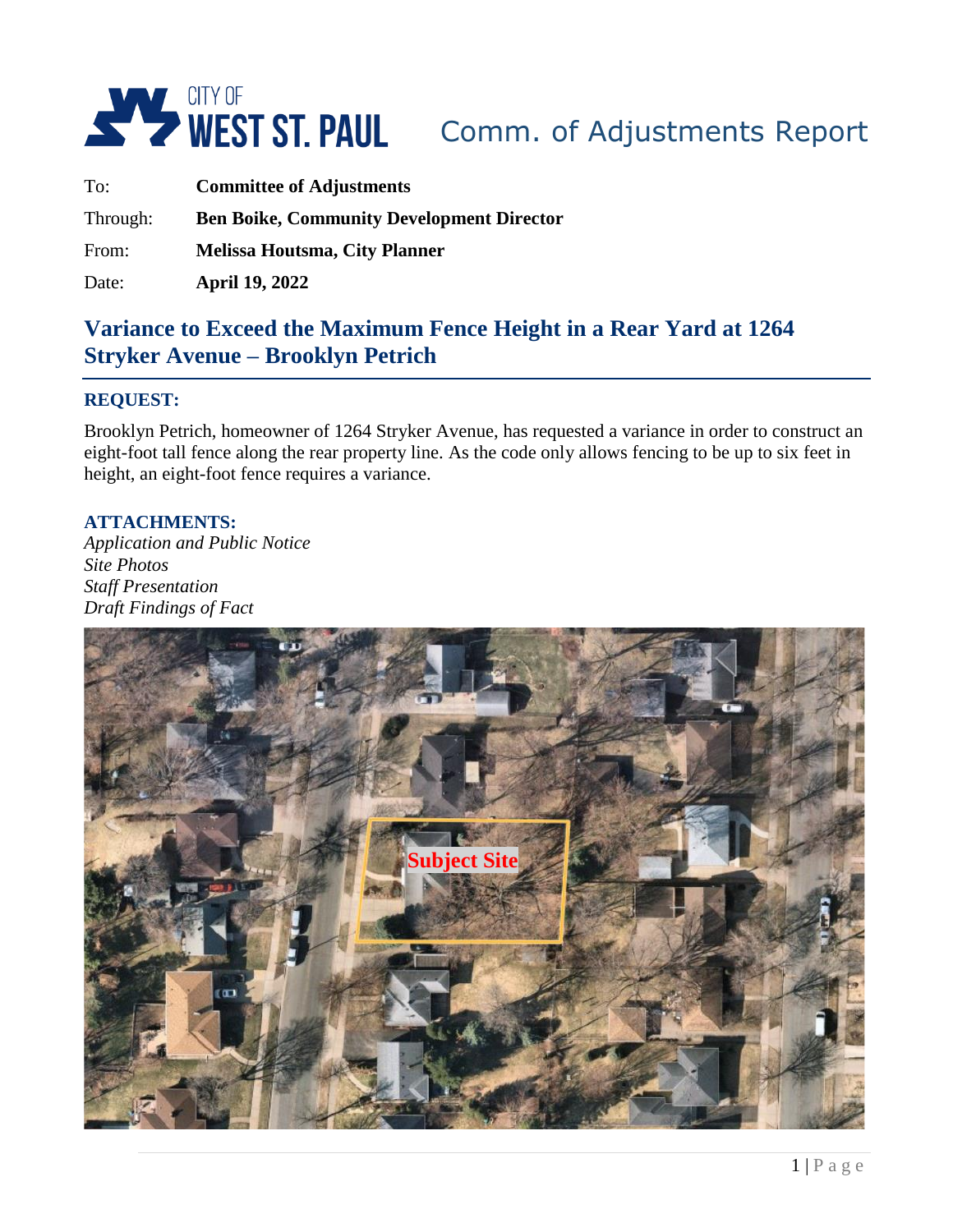#### **CURRENT USES AND ZONING:**

|                            | <b>Use</b>  | <b>Zoning</b>                                |
|----------------------------|-------------|----------------------------------------------|
| <b>Subject Property</b>    | Residential | R <sub>1</sub> B – Single Family Residential |
| <b>Properties to North</b> | Residential | R <sub>1</sub> B – Single Family Residential |
| <b>Properties to East</b>  | Residential | R <sub>1</sub> B – Single Family Residential |
| <b>Properties to South</b> | Residential | R <sub>1</sub> B – Single Family Residential |
| <b>Properties to West</b>  | Residential | R <sub>1</sub> B – Single Family Residential |

As it can be seen in the above chart, the subject property as well as all surrounding properties are residential, and zoned for single family homes.

#### **VARIANCE REQUEST:**

#### **Variance to allow an eight-foot fence along the rear property line**

§153.381 FENCES.

(D) Height; all districts. In all zoning districts within the city, fences shall meet the following height requirements.

(1) Fences from the front building line to the rear property line shall not exceed six feet in height.

While the 1264 Stryker lot is relatively level, one property to the rear (southeast) has a 3-4 foot tall retaining wall due to a grade change. This creates a noticeably different elevation between the two properties. Currently the 1264 property has a 3 foot (estimated) tall chain-link fence along the rear property line; this brings the top of the fence nearly level with the existing retaining wall that sits on the property to the southeast (1267 Hall Ave.), which is shown in the photo below.

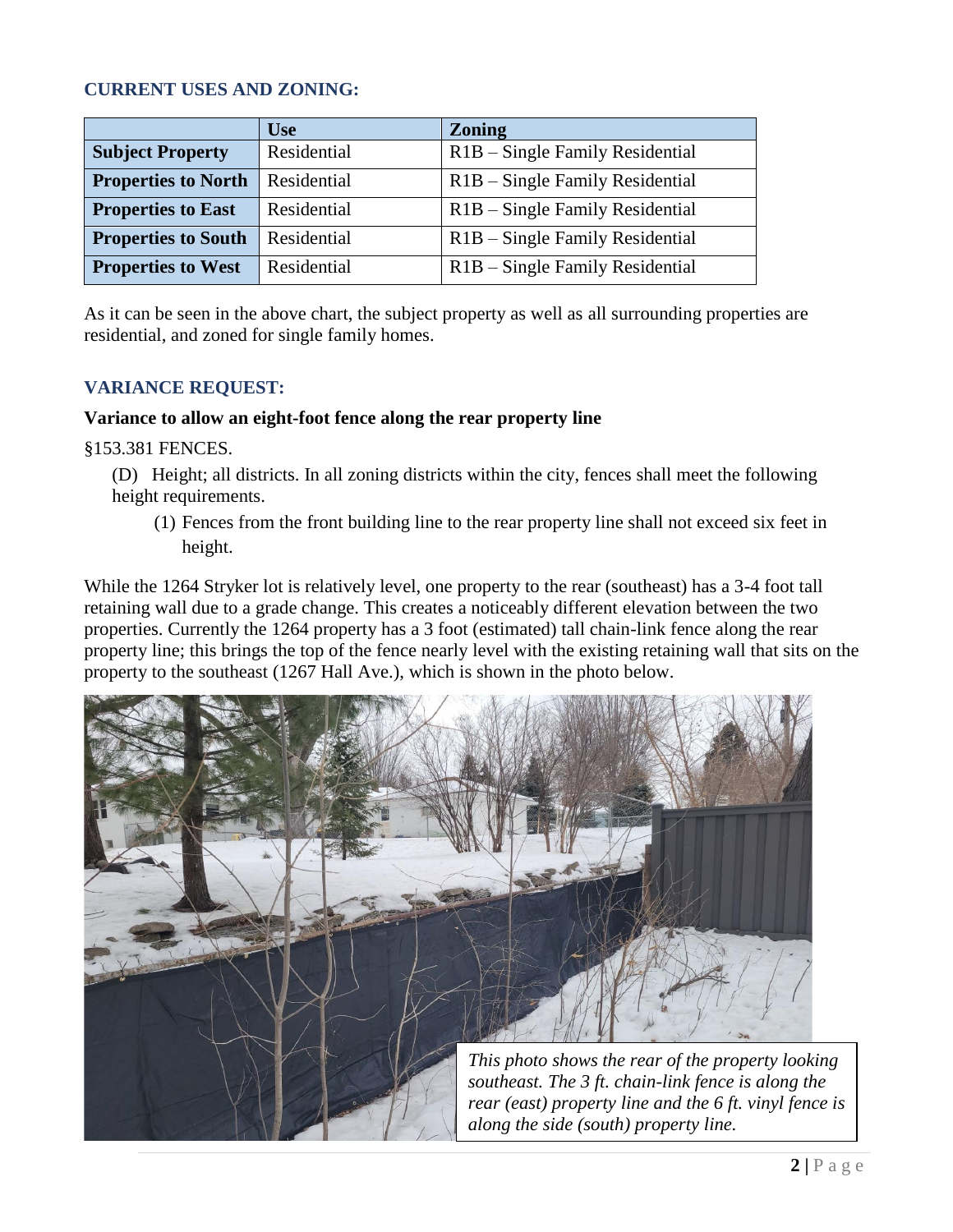Due to this, if a 6 foot tall privacy fence were installed along the rear property line, similar to what is shown above along the side property line the 6 foot fence would effectively be a 3 foot fence when viewed from the property to the southeast (1267 Hall). Therefore the property owner is requesting a 2 foot variance to install an 8 foot privacy fence along the rear property line.

### **ANALYSIS:**

In reviewing variance requests, the following section of the Zoning Code, Section 153.027 A, is utilized:

(2) Criteria for Granting a Variance: A Variance may only be granted by the Committee of Adjustments when:

- a) The variance is in harmony with the general purpose and intent of the Ordinance;
- b) The terms of the variance(s) are consistent with the Comprehensive Plan; and
- c) The applicant for the variance establishes that there are practical difficulties in complying with the Zoning Ordinance.

(3) Definition of Practical Difficulties: "Practical Difficulties" as used in connection with the granting of a Variance means that:

- a) The property owner proposes to utilize the property in a reasonable manner;
- b) The plight of the property owner is due to circumstances unique to the property that were not created by the property owner; and
- c) The variance will not alter the essential character of the neighborhood.

(4) Restrictions on Granting Variances: The following restrictions shall be applied when considering granting a variance:

- a) Economic considerations alone do not constitute practical difficulties;
- b) The Committee of Adjustments may not permit as a variance any use that is not allowed in the Zoning Ordinance for property in the district where the affected person's land is located (i.e. a use variance).

(5) Imposing Conditions: The Committee of Adjustments may impose conditions when granting a variance, however, conditions imposed must be directly related to and must bear a rough proportionality to the impact created by the variance.

## **REVIEW:**

In review of the request, City Staff acknowledges that grade changes through multiple lots is not necessarily unique, as many properties in West St. Paul have grade changes throughout the lots. Some of these grade changes were created intentionally to support and direct proper flow and direction of stormwater drainage. However, City Staff believes that this situation is unique, as it is uncommon to see a retaining wall directly adjacent to a shared property line rather than adjacent to a public street or rightof-way. City Staff believes this retaining wall component may meet the above listed criteria for a variance.